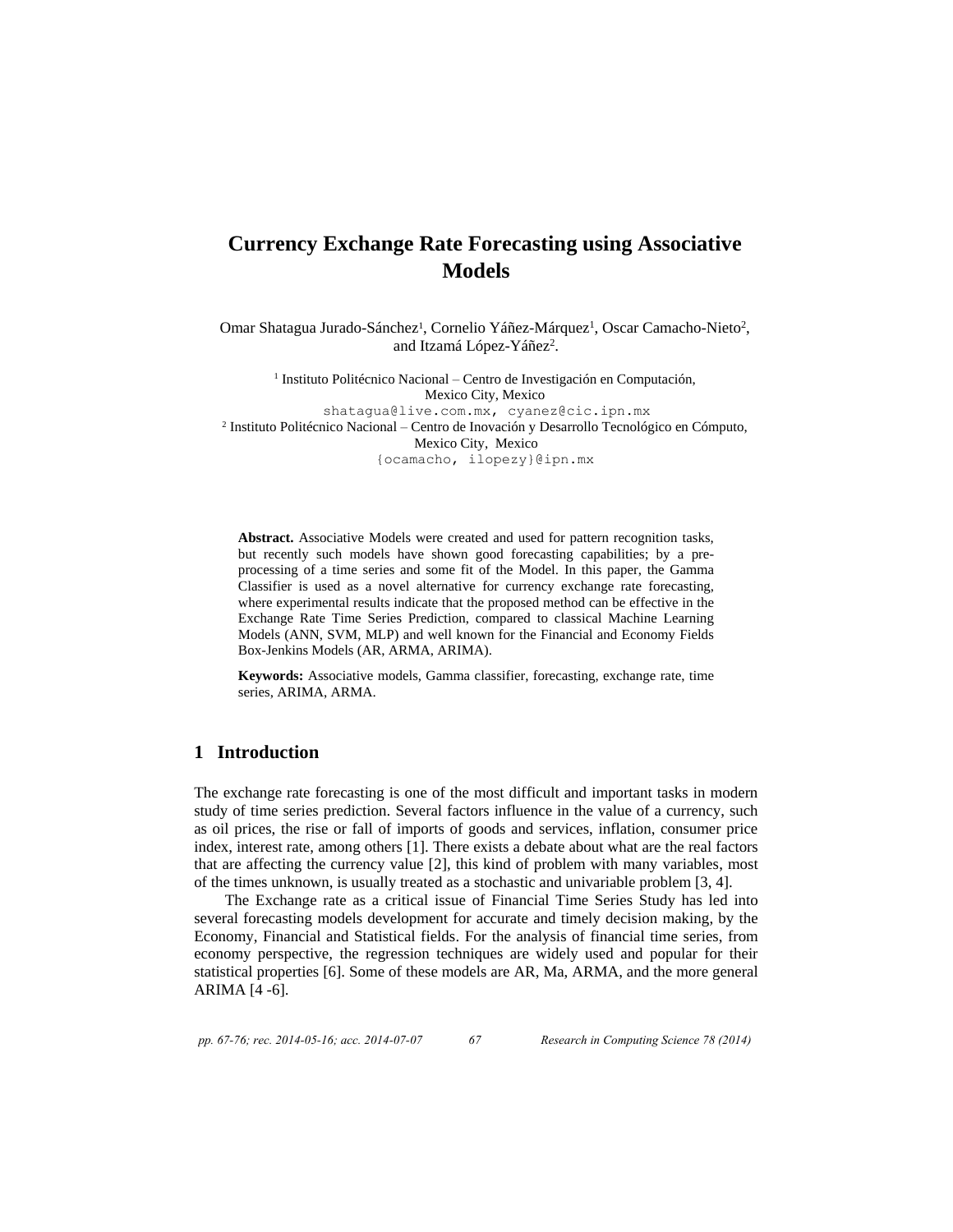On the other hand, Computer Science has various techniques for time series analysis and forecasting, some of these techniques are:

- Artificial Neural Networks [7].
- Support Vector Machines [8].
- Support Vector Regression [9].
- Fuzzy Logic [10].
- Associative Models [11, 18].

Another approach that has been rising for the financial time series forecasting is the combination of different models; this concept is based on the idea of improving the weaknesses of certain models with the strengths of others. These are called hybrid models and are the most prolific approach for financial time series forecasting in the actual literature. In 2010 Huang, Chuang, Wu and Lai create a Chaos-based support vector regressions model for Exchange rate forecasting [12], Khashei, Bijari and Ardali work on financial time series forecasting using an ARIMA with probabilistic neural networks [13] model, in 2013 Kazem, Sharifi, Khadeer, Morteza, and Khadeer used a Support vector regression with bio-inspired algorithm [14], in 2014 Wei, Cheng, and Wu, present a hybrid ANFIS ( Adaptive Network-Based Fuzzy Inference System) based on n-period moving average model [15], also in 2014 Gharleghi, Shaariy and Shafighi did exchange rates forecasting using a Cointegration Based Neuro-Fuzzy System [16] and Minakhi, Majhi Babita, Majhi Ritanjali and Panda created a forecasting model for currency exchange rates using an adaptive ARMA model with differential evolution based training [17].

These sophisticated hybrid models are inherently difficult to implement, in addition to being computationally expensive. In this paper we study a simple and computationally efficient way to forecast currency exchange rates using an Associative Model, given the competitive results that the Associative Model Gamma Classifier has shown on previous works of Time Series Forecasting [18].

# **2 Gamma Classifier**

As mentioned before, we use the Associative Model Gamma Classifier (GC). This work is strongly based on [18], however, the steps of the Gamma Classifier for exchange rate forecasting are a modification of the Algorithm shown in [18], described in section 3. For the forecasting of several points we used the separation method taken directly from [18].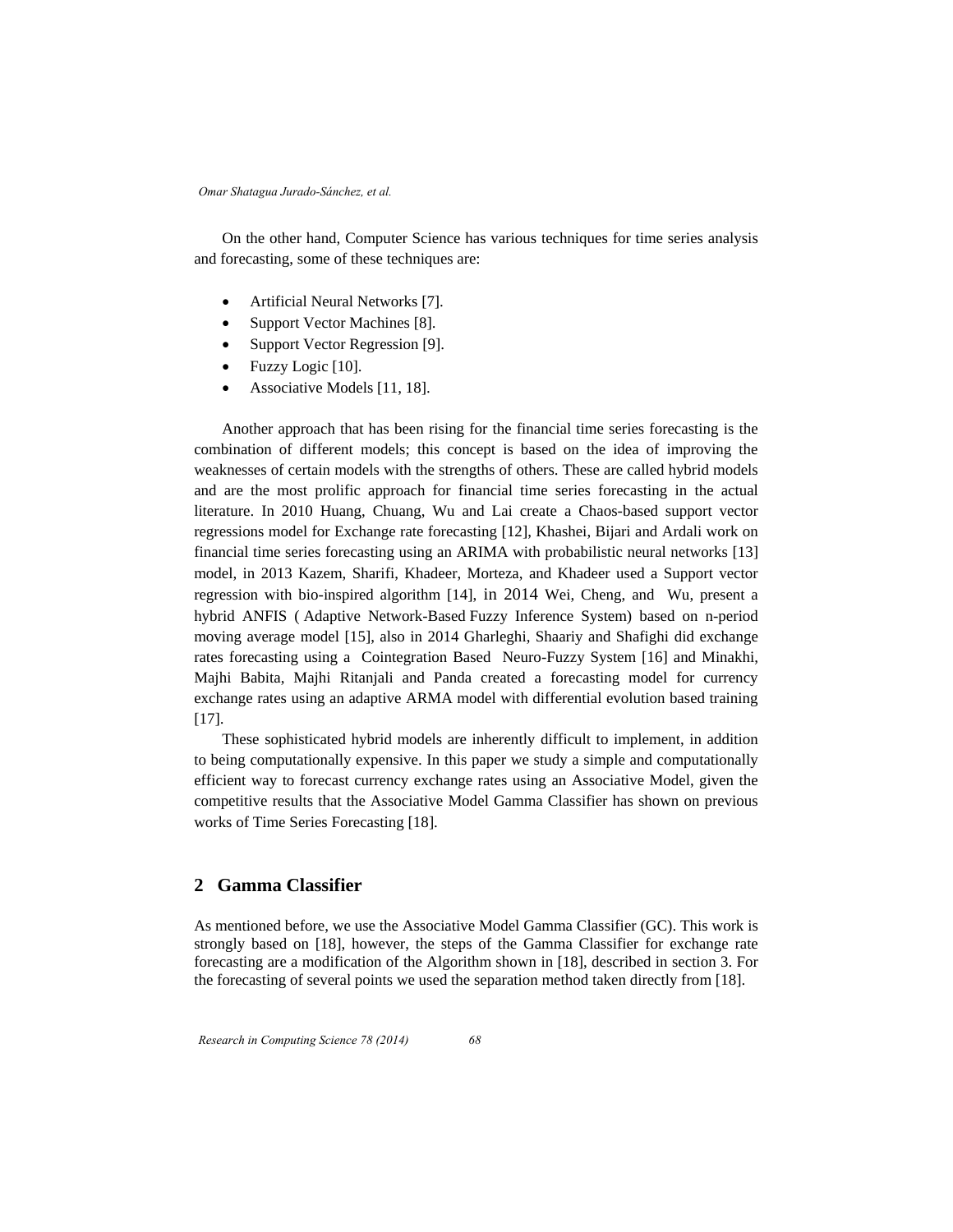The Gamma Classifier Algorithm for the forecasting task uses 3 important definitions, mentioned below; also it must do a pre-processing of the time series data, a codification of the time series, so the GC can treat the forecasting problem as a classification problem. This codification is named Modified Johnson-Möbius (MJM) see [18] for specific codification algorithm.

**Definition 1 (Alpha and Beta operators)**. *Given the sets A = {0, 1} and B = {0, 1, 2}, the alpha (α) and beta (β) operators are defined in a tabular form as shown in table 1. The corresponding vector versions of both operators for inputs*  $x \in A^n$ *,*  $y \in A^n$ *, and*  $z \in B^n$  *give an n-dimensional vector as output, whose i-th component is computed as follows.* 

$$
\alpha(x,y)_i = \alpha(x_i,y_i)
$$
 and  $\beta(z,y)_i = \beta(z_i,y_i)$ 

| $\alpha: A \times A \rightarrow B$ |  |        |  |
|------------------------------------|--|--------|--|
| x                                  |  | a(x,y) |  |
|                                    |  |        |  |
|                                    |  |        |  |
|                                    |  |        |  |
|                                    |  |        |  |

**Table 1.** Alfa and Beta Operators definition

| $\beta: B \times A \longrightarrow A$ |   |              |  |  |
|---------------------------------------|---|--------------|--|--|
| $\mathcal{X}$                         |   | $\beta(x,y)$ |  |  |
| 0                                     | 0 | N            |  |  |
| n                                     |   | П            |  |  |
|                                       |   | 0            |  |  |
|                                       |   |              |  |  |
| 2                                     |   |              |  |  |
| 2                                     |   |              |  |  |

**Definition 2 (u<sub>β</sub> operator).** *Considering the binary pattern*  $x \in A^n$  *as input, this unary operator gives the following integer as output.* 

$$
u_{\beta}(x) = \sum_{i=1}^{n} \beta(x_i, x_i)
$$
 (1)

**Definition 3 (Gamma operator).** *The similarity Gamma operator takes two binary patterns —x*  $\in$  *A<sup>n</sup>* and  $y \in$  *A<sup>m</sup>*; *n,m*  $\in$  *Z*<sup>+</sup> *n*  $\leq$  *m*  $\rightarrow$  *and a non-negative integer*  $\theta$  *as input, and outputs a binary number, according to the following rule.* 

$$
\gamma_g(x, y, \theta) = \begin{cases} 1 & \text{if } m - u_\beta[\alpha(x, y) \text{ mod } 2] \le \theta \\ 0 & \text{otherwise} \end{cases}
$$
 (2)

 The Gamma Classifier Algorithm for Time Series Forecasting is described below: 1. Convert the patterns in the fundamental set into binary vectors using the MJM code. 2. Code the test pattern with the MJM code, using the same parameters used for the fundamental set.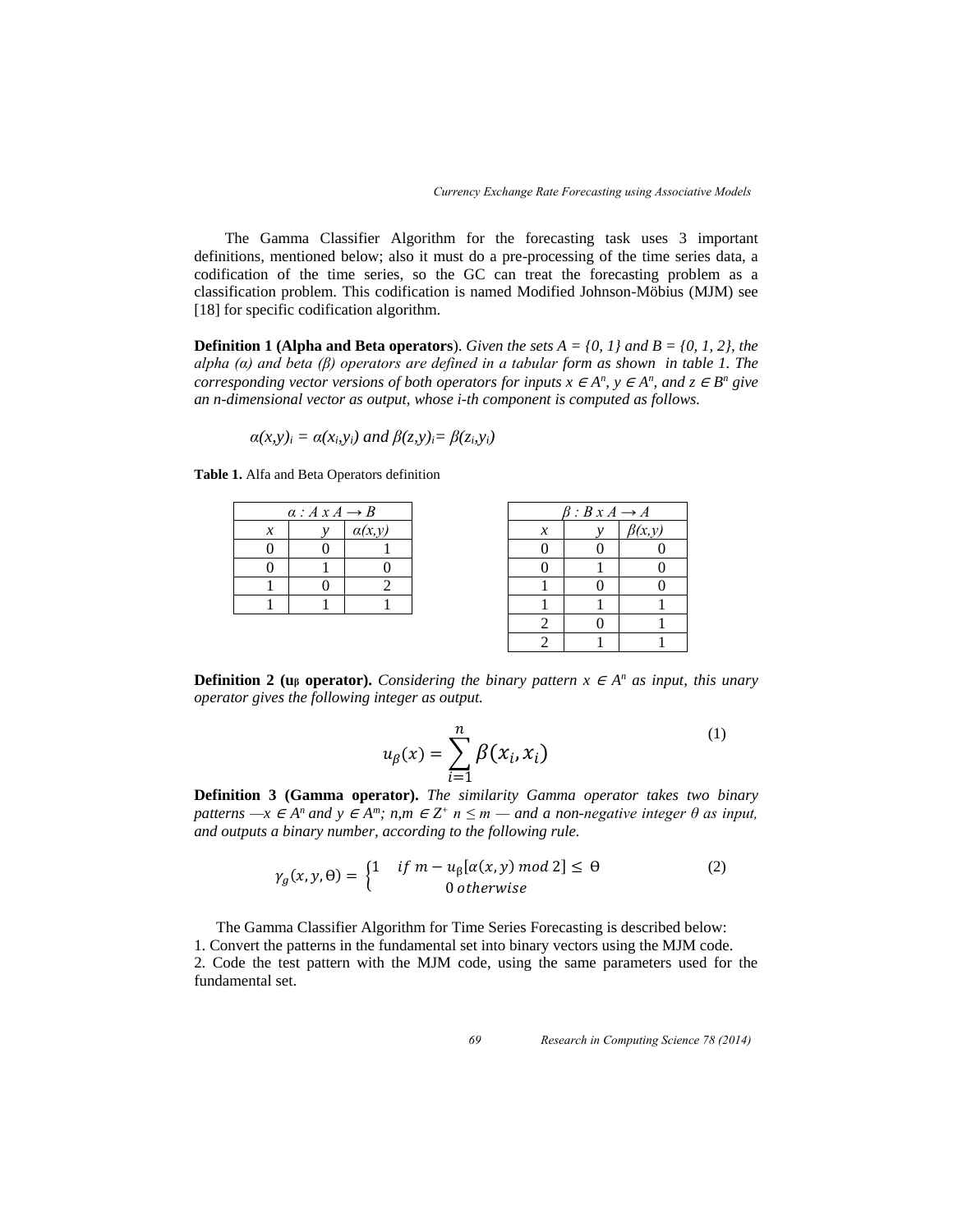3. Compute the stop parameter  $\rho = \bigwedge_{j=1}^{n} \bigvee_{i=1}^{p} x_{j}^{i}$ 

4. Transform the index of all fundamental patterns into two indices, one for their class and another for their position in the class (e.g.  $x^{\mu}$  in class i becomes  $x^{i\omega}$ ).

5. Initialize  $θ = 0$ 

6. Do  $\gamma(x_j^{i\omega}, y_j, Θ)$  for each component of the fundamental patterns.

7. Compute a weighted sum  $c_i$  for each class, according to this equation:

$$
c_i = \frac{\sum_{\omega=1}^{k_i} \sum_{j=1}^n \gamma(x_j^{i\omega}, y_j, \theta)}{k_i},\tag{3}
$$

where  $k_i$  is the cardinality in the fundamental set of class  $i$ .

8. If there is more than one maximum among the different ci, increment θ by 1 and repeat steps 6 and 7 until there is a unique maximum, or the stop condition  $\theta \ge \rho$  is fulfilled. 9. If there is a unique maximum among the  $c_i$ , assign  $\tilde{y}$  to the class corresponding to such maximum.

10. Otherwise, assign  $\tilde{y}$  to the class of the first maxima found.

**Definition 4 (Separation).** Given a TS D with samples  $d_1d_2d_3$  . . ., the separation s *between a segment d<sub>i</sub>*  $d_{i+1}$  *...*  $d_{n-1}$  *(of length n) and sample*  $d_i$  *is given by the distance between the closest extreme of the segment and the sample.* 

Based on this definition and the GC, the proposed TS forecasting method follows the algorithm presented below, considering a TS D of length l with a prediction (test) segment of length t, and a length for the patterns of size *n*.

1. Starting from the TS D, calculate the differences between successive samples in order to work with values relative to that of the previous sample. The new time series D' has length  $l - 1$ .

$$
D_{l x 1} \to D'_{(l-1) x 1} \tag{4}
$$

2. Build a set of associations between TS difference segments of length n and its corresponding difference with separation *s*, for positive values of  $s = 1, 2, \ldots, t - 1, t$ . Thus, there will be a sets of associations of the form  $\{a^{\mu}, b^{\mu}\}\$  where  $a \in \mathbb{R}^n$  and  $b \in \mathbb{R}$ , and the i-th association of the set is made up by  $a^{\mu} = d_i d_{i+1}$ ...  $d_{i+n-1}$  and  $b\mu = di+n+s-1$ . 3. Train a different GC from each association; there will be t different classifiers, each with a distinct fundamental set  $\{x^{\mu}, y^{\mu}\}$  for its corresponding value of s.

4. Operate each GC with all the input segments  $a^{\mu}$ .

5. When multiple classifiers give different output values  $\tilde{y}$  for the same data point in the differences TS D, there are two prominent alternatives to integrate them into one value  $\tilde{y}$ .

(a) Average the values given by the two classifiers with the same absolute

separation  $|s| = \{-s, s\}$ ; this is denoted as the combined method.

(b) Average the values given by all available classifiers; this is known as the combined average method.

6. Convert back to absolute values by adding the forecast relative value  $(\tilde{y})$  to the original value of the previous sample, taken from D.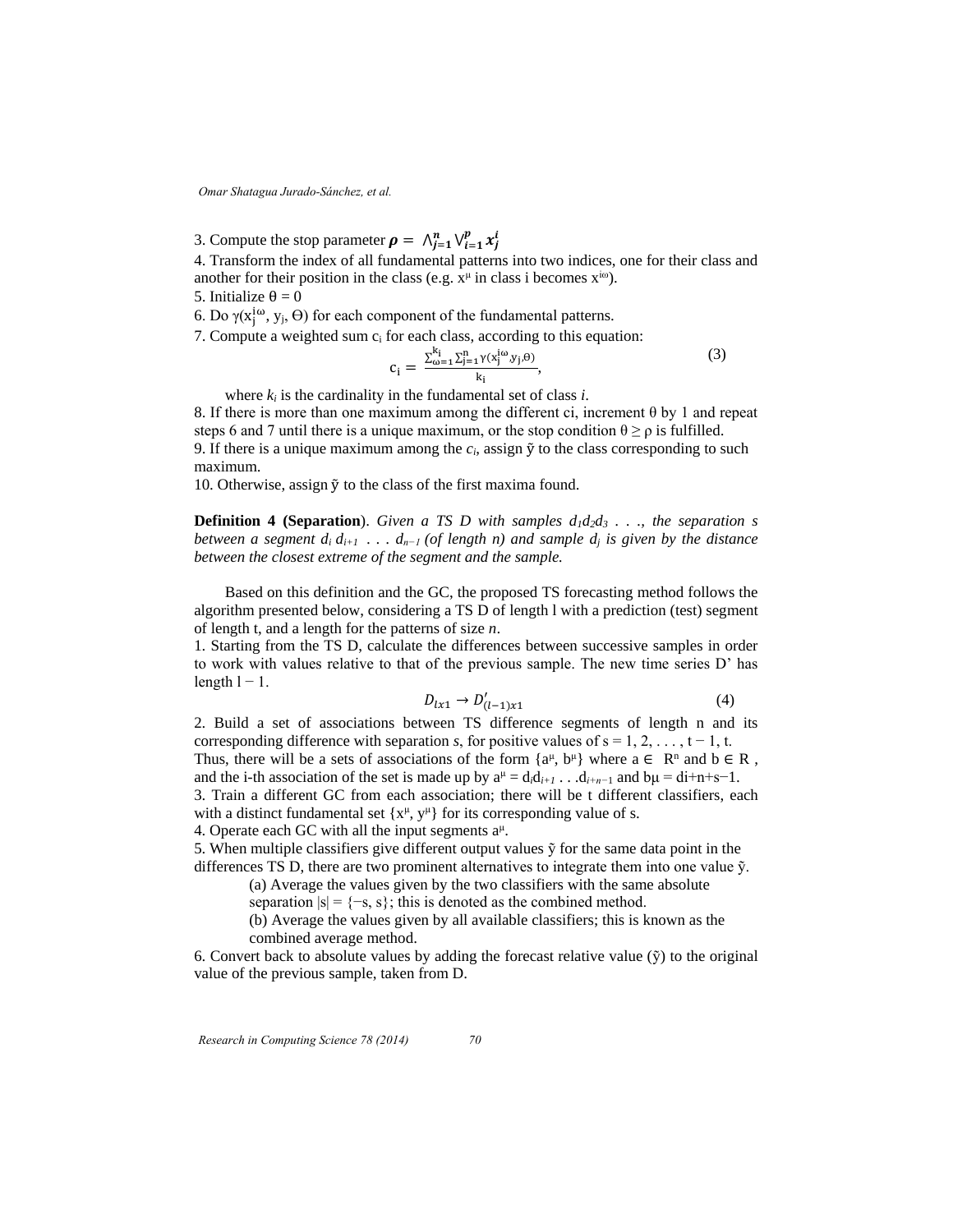*Currency Exchange Rate Forecasting using Associative Models*

$$
\tilde{\mathbf{y}} = D_{i-1} + \tilde{\mathbf{y}}_i' \tag{5}
$$

### **3 Proposed Model**

The Gamma Classifier Algorithm for Exchange Rate Forecasting is described below:

1. Convert the patterns in the fundamental set into binary vectors using the MJM code.

2. Code the test pattern with the MJM code, using the same parameters used for the fundamental set.

3. Compute the stop parameter  $p = \bigwedge_{j=1}^{n} \bigvee_{i=1}^{p} x_{j}^{i}$ 

4. Transform the index of all fundamental patterns into two indices, one for their class and another for their position in the class (e.g.  $x^{\mu}$  in class i becomes  $x^{i\omega}$ ).

5. Initialize θ,

$$
\theta = (0.005) * \frac{1}{p} \sum_{i=1}^{p} x^{i}
$$
\n(6)

6. Do γ( $x_j^{i\omega}$ , y<sub>j</sub>,  $\Theta$ ) for each component of the fundamental patterns.

7. Compute a weighted sum ci for each class, according to equation (3).

8. If there is more than one maximum among the different ci, calculate the average of all  $C_i$  classes that has a  $c_i$  maximum and assign the average divided by  $10<sup>d</sup>$  (to get the original scale of the time series S) to the unknown pattern ỹ.

$$
average = \frac{1}{amount\ of\ maxima} \sum C_j\ where\ j = i \ \forall\ i\ such\ that\ c_j = \bigvee\nolimits_{i=1}^k c_i
$$
 (7)

$$
C_{\tilde{y}} = \frac{average}{10^z} \tag{8}
$$

9. If there is a unique maximum among the  $c_i$ , increment  $\theta$  by 1 and repeat steps 6 and 7 until there is more than one maximum, or the stop condition  $\theta \ge \rho$  is fulfilled. 10. Otherwise, assign ỹ to the class of the first maxima found.

 Opposed to the Gamma Classifier that seeks for a unique maximum for the class assignation for the unknown pattern ỹ, the proposed model seeks for several alike classes. The idea is to find similar classes (time series patterns) that have occurred in the past, and assign an average of those alike classes to the unknown pattern ỹ.

To do this the conventional initialization of  $\Theta$  in 0 is not appropriate, because if we do this it takes more iterations to find similar patterns; also, on a low value of  $\Theta$ , the lower amount of similar classes we will have (could be only two). Experimental results have shown that the best results are given when we have more than 2 similar classes, but we should be careful of not giving a high value of Ө because this could lead the classifier to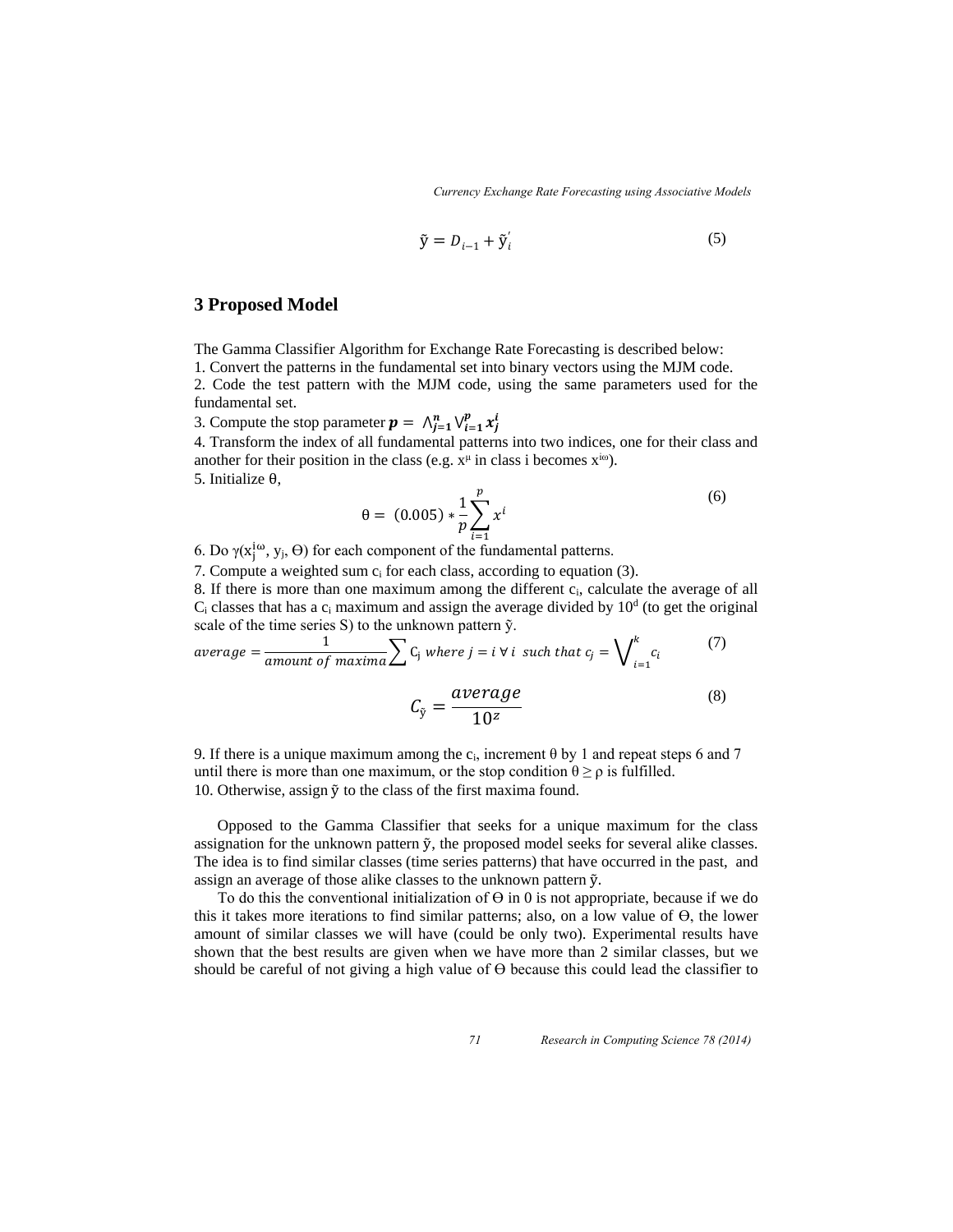determine that classes are similar, and they are not, because, while  $\Theta$  increases, the similarity between the features of the unknown pattern and the known patterns decreases.

For  $\Theta$  initialization purpose we propose the equation 3. Experimental results also have shown that low size of n, (size of the pattern codification) between 4 and 6, have better performance that high values of n (10 or more).

# **4 Experiments Design**

### **4.1 Data Sets**

The time series used in these experiments were taken from 2 web sites, daily values of MXN/USD (Mexican Peso/American Dollar) and JPN/USD (Japanese Yen/USD) were taken from [www.forecasts.org,](http://www.forecasts.org/) and USD/GBP (USD/British Pound) monthly values, were taken from <http://www.ny.frb.org/markets/fxrates/historical/home.cfm>(Federal Reserve Bank of New York site), for MXN/USD we used the interval from 2010-12-01 - 2013-12-20, for JPN/USD we used from 2010-01-04 - 2012-12-31 and finally for USD/GBP we used from 1971-01-01 to 2013-11-01.

We create a set of experiments where we compare our proposed model against the classical forecasting models, under the very same circumstances; we take a whole time series and hold out the last 23 values (approximately the working days in a month) for the daily values, and hold out the last 12 values for the monthly values, then we use the time series (without the last 23 or 12 values) as an input of the models and forecast the next 23 and 12 values for of the series for the daily and monthly time series respectively, then we compare the results using the last 23 and 12 values held out before and calculating the errors.

#### **4.2 Error Metrics**

The error metrics used for the models comparison are Mean Square Error (MSE), Root Mean Square Error (RMSE) and Mean Absolute Percent Error (MAPE), also we calculate the Pearson's Correlation Coefficient (PCC) to see the behavior of the forecasted result. For MSE, RMSE and MAPE lower values are better, meanwhile for PCC closest values to 1 are better. The metrics equations are given as follows:

$$
MSE = \frac{\sum e_t^2}{n},\tag{9}
$$

$$
RMSE = \sqrt{MSE},\tag{10}
$$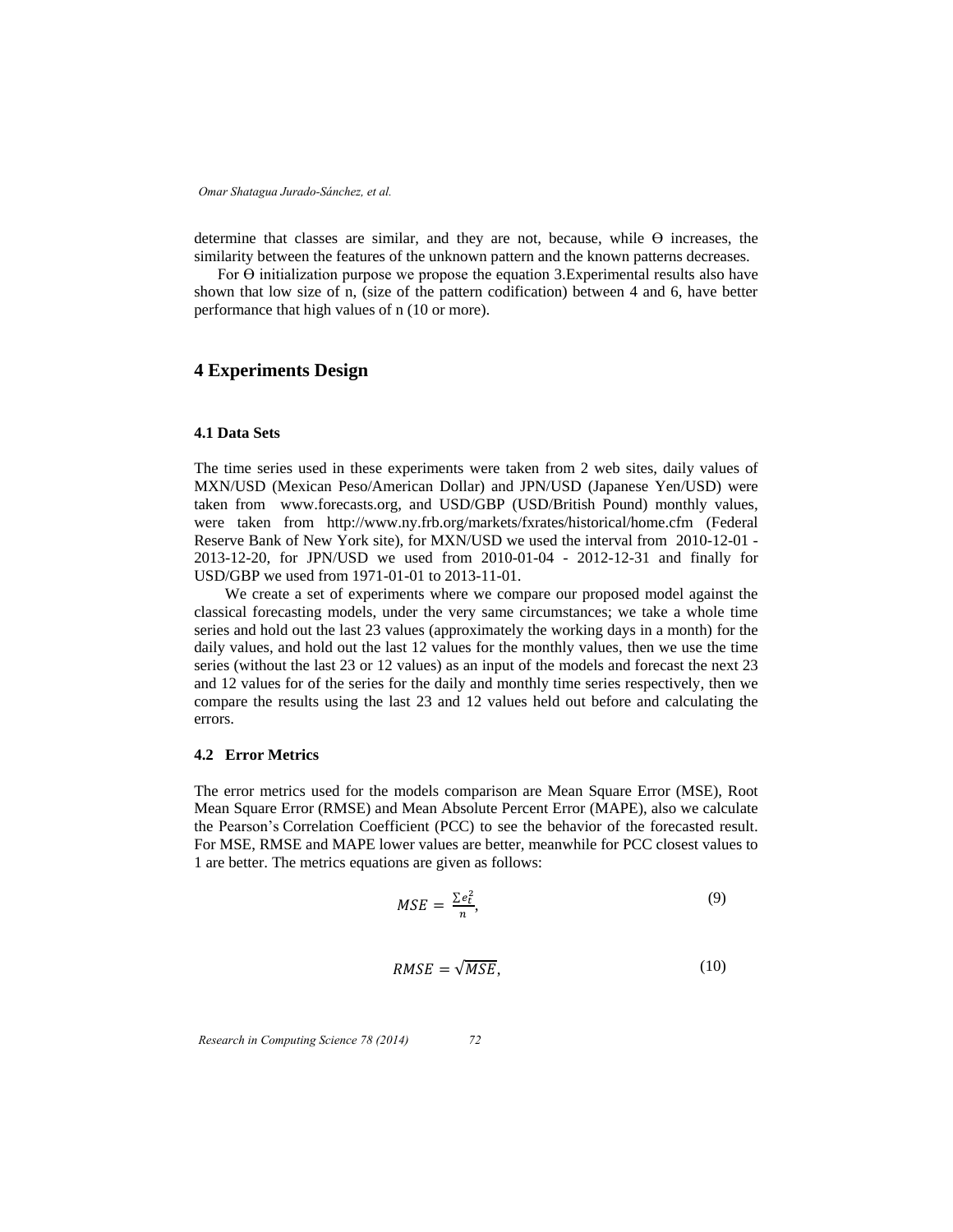*Currency Exchange Rate Forecasting using Associative Models*

$$
MAPE = \frac{\sum \frac{e_t}{a_t}}{n} (100), \tag{11}
$$

$$
PCC = \frac{\sigma_{xy}}{\sigma_x \sigma_y},\tag{12}
$$

where:

 $e_t$ – mean error on time t, where:  $e_t$ =  $a_t$  -  $f_t$ .

 $a_t$  – is the actual value.

 $f_t$  – is the forecasted value, and

n – The amount of samples.

 $\sigma_{xy}$  – is the covariance of  $(x,y)$ 

 $\sigma_x$  – is the standard deviation of x

 $\sigma_{\rm v}$  – is the standard deviation of y

### **4.3 Models Construction**

We used 3 tools for the models construction, for the regression models (AR, ARIMA, ARMA) we used Matlab 2013 which includes an Econometric toolbox that allows to create an ARIMA(p,D,q) model, and an Estimate function that uses maximum likelihood to estimate the parameters of the ARIMA(p,D,q) model given the observed univariate time series. For the Machine Learning Algorithms we used Weka 3.7.11 that now includes a forecast utility. The model configuration used for Multi-Layer Perceptron (MLP), Support Vector Regression, MLP Regressor are the default suggested by Weka Optimization class. Finally we implemented in Java Language the Gamma Classifier.

### **5 Experimental Results**

#### **5.1 Models Comparison**

The models are ordered from lower to higher RMSE. The tables 2-4 show the performance of the models implemented for this work. The Gamma Classifier with Combined (C) method and Combined Average (CA) method are highlighted.

For GBP-USD predictions (Table 2), the Gamma Classifier with CA method has the second best performance and also it have the best PCC.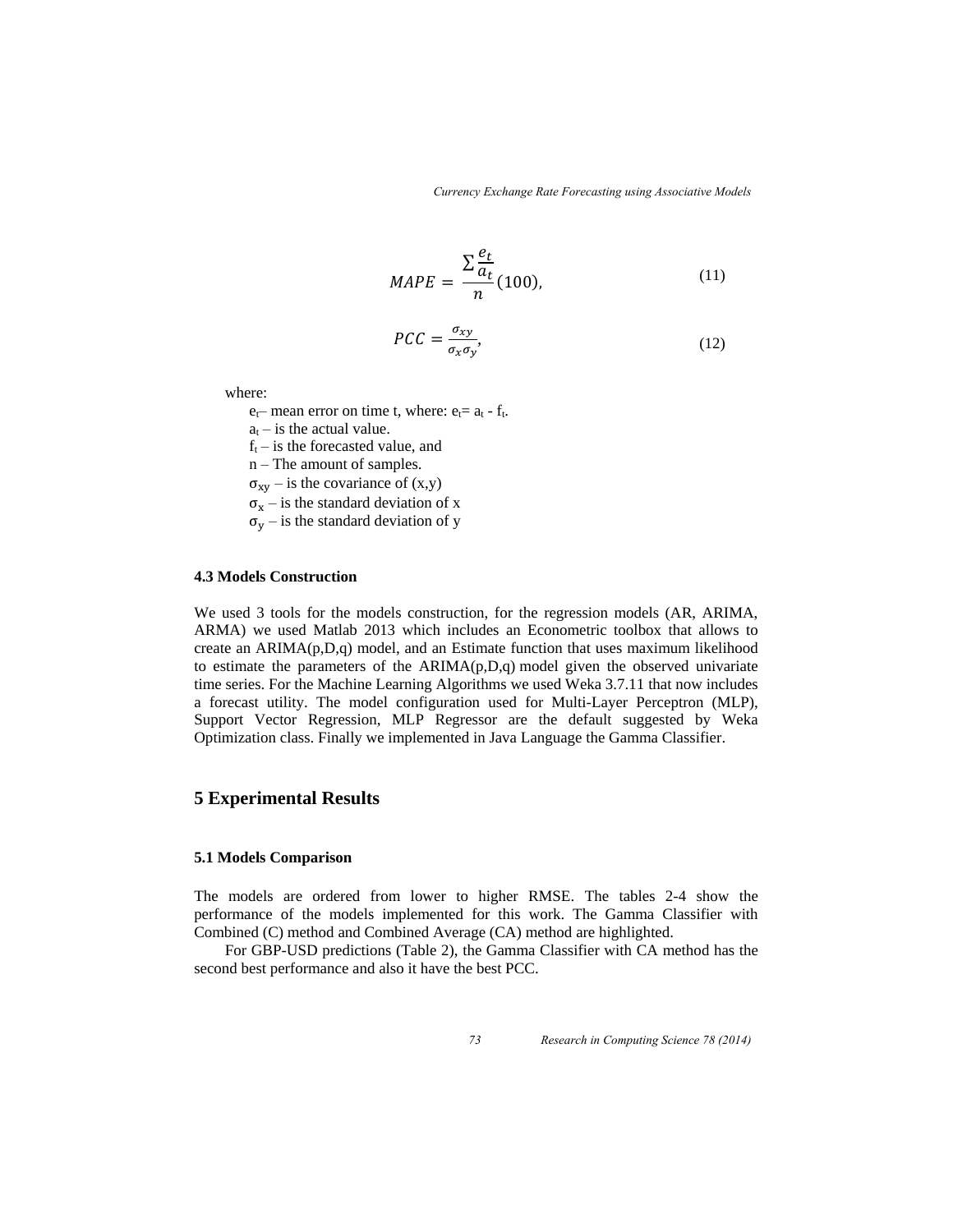|                                                  | <b>Correlation</b> |            |             |             |
|--------------------------------------------------|--------------------|------------|-------------|-------------|
| Model                                            | Coefficient        | <b>MSE</b> | <b>RMSE</b> | <b>MAPE</b> |
| ARMA(10,3)                                       | 0.549237           | 0.000202   | 0.014223    | 0.515375    |
| <b>Gamma Classifier CA</b>                       | 0.703234           | 0.000211   | 0.014516    | 0.037408    |
| SVRegression                                     | 0.562688           | 0.000301   | 0.017362    | 0.585531    |
| AR 10                                            | 0.573760           | 0.000305   | 0.017465    | 0.636467    |
| Least Median Squared<br><b>Linear Regression</b> | $-0.414414$        | 0.000567   | 0.023810    | 0.835851    |
| <b>Gamma Classifier C</b>                        | 0.296301           | 0.000701   | 0.026479    | 0.993409    |
| <b>MLP</b> Regressor                             | $-0.092631$        | 0.000818   | 0.028593    | 1.042937    |
| ARIMA(10,1,10)                                   | $-0.028813$        | 0.000997   | 0.031568    | 1.174118    |
| <b>Gaussian Processes</b>                        | 0.562810           | 0.083368   | 0.288736    | 11.376421   |
| Multi Layer Perceptron                           | 0.607254           | 0.096973   | 0.311405    | 9.630076    |

**Table 2.** GBP-USD results for 12 months ahead forecasted

For JNP-USD predictions (Table 3), the Gamma Classifier with C method has the third best performance; meanwhile the Gamma Classifier with CA method has the fourth best PCC.

| Model                                     | <b>Correlation</b><br>Coefficient | <b>MSE</b> | <b>RMSE</b> | <b>MAPE</b> |
|-------------------------------------------|-----------------------------------|------------|-------------|-------------|
| Multi-Layer Perceptron                    | 0.979428                          | 0.468221   | 0.684267    | 0.701716    |
| SVRegression                              | 0.966534                          | 1.904561   | 1.380058    | 1.089557    |
| Gamma Classifier C                        | 0.580982                          | 3.273381   | 1.809249    | 1.554930    |
| ARMA(10,3)                                | $-0.719281$                       | 3.958358   | 1.989562    | 1.629965    |
| <b>Least Median Squared</b><br>Regression | $-0.732313$                       | 4.588599   | 2.142101    | 1.809652    |
| <b>MLP</b> Regressor                      | $-0.954679$                       | 4.707212   | 2.169611    | 1.768684    |
| ARIMA(10,1,10)                            | $-0.850739$                       | 4.802789   | 2.191527    | 1.849221    |
| AR 10                                     | $-0.750468$                       | 4.861758   | 2.204939    | 1.887653    |
| <b>Gamma Classifier CA</b>                | 0.903806                          | 5.372789   | 2.317928    | 2.446975    |
| <b>Linear Regression</b>                  | 0.983064                          | 18.519081  | 4.303380    | 3.947253    |

| <b>Table 3. JNP-USD</b> results for 23 days ahead forecasted |  |  |
|--------------------------------------------------------------|--|--|
|                                                              |  |  |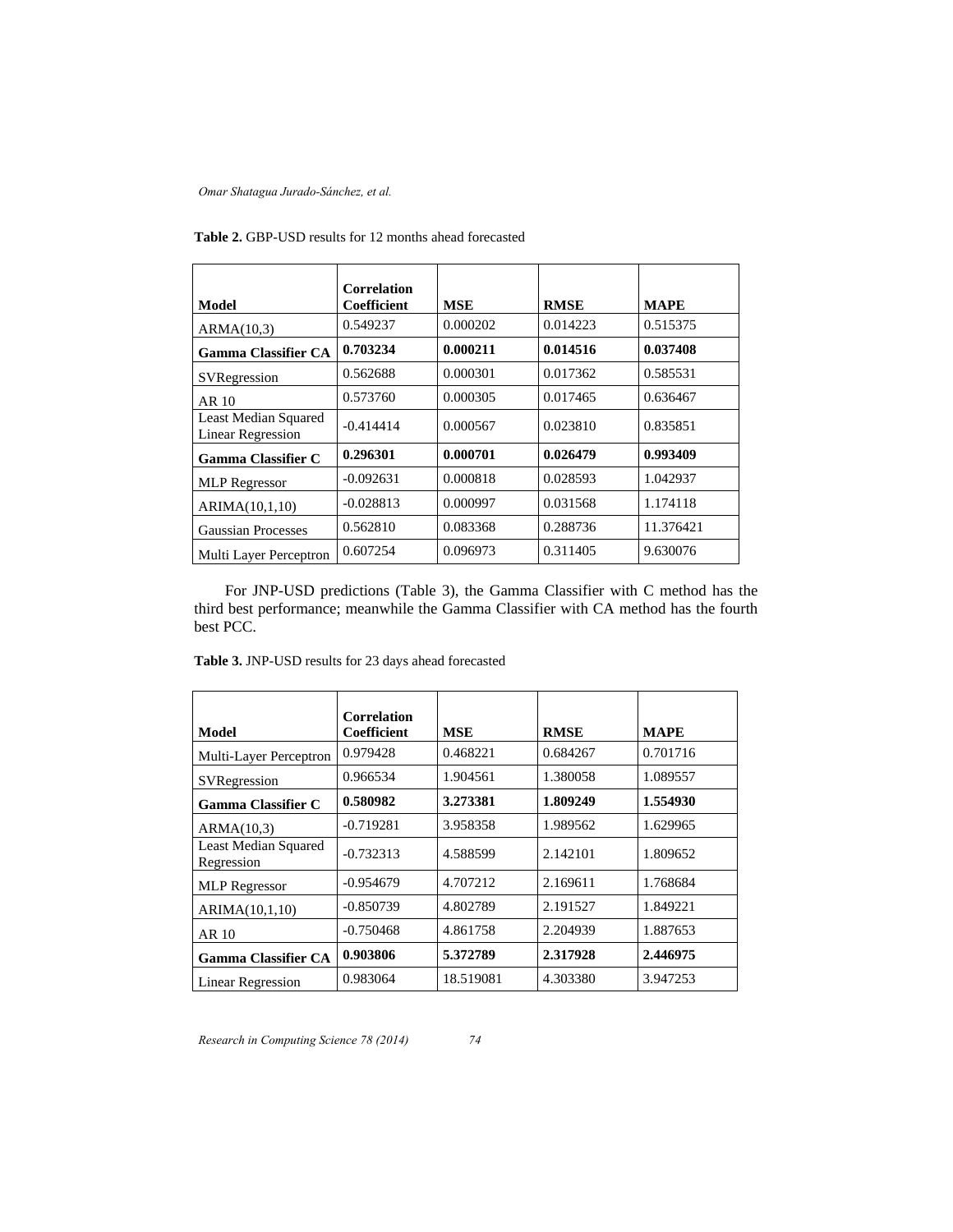Finally, for MXN-USD predictions (Table 4), the Gamma Classifier with CA method has the third best performance and the third best PCC.

|                                           | <b>Correlation</b> |            |             |             |
|-------------------------------------------|--------------------|------------|-------------|-------------|
| Model                                     | Coefficient        | <b>MSE</b> | <b>RMSE</b> | <b>MAPE</b> |
| <b>Least Median Squared</b><br>Regression | $-0.126938$        | 0.011632   | 0.107851    | 0.657486    |
| SVRegression                              | $-0.291778$        | 0.012311   | 0.110954    | 0.625846    |
| <b>Gamma Classifier CA</b>                | 0.180517           | 0.012805   | 0.113159    | 0.690101    |
| <b>Linear Regression</b>                  | $-0.377727$        | 0.012867   | 0.113432    | 0.661473    |
| <b>MLP</b> Regressor                      | $-0.347532$        | 0.013522   | 0.116283    | 0.729020    |
| ARIMA(10,1,10)                            | $-0.074195$        | 0.019713   | 0.140405    | 0.808322    |
| AR 10                                     | 0.125089           | 0.024416   | 0.156257    | 0.944695    |
| ARMA(10,3)                                | 0.381415           | 0.025612   | 0.160037    | 0.996850    |
| Multi-Layer Perceptron                    | 0.271096           | 0.035570   | 0.188601    | 1.183675    |
| <b>Gamma Classifier C</b>                 | $-0.466466$        | 0.049240   | 0.221902    | 1.372825    |

**Table 4**. MXN-USD results for 23 days ahead forecasted

# **6 Conclusions and Future Work**

The Performance of the Gamma Classifier is a promising model for the forecast exchange rate problem, it is simple for understanding, implementing and is computationally efficient. However, one open problem is find a way to decide which method for the result of the Gamma Classifier should be used, combined or combined average, because where Combined method does not have the best of the performances the Combined Average improve the results and conversely.

Empirical results have shown that ranges between 4 and 6 for the size of the pattern *n* have better performance. Other open problem is, find a way to determinate the optimal initial values of  $n$  and  $\Theta$  for this kind of problem. This algorithm can be extended to other forecasting financial problems, because other financial problems present .similar features that exchange rate problem also does. Another approach for this forecasting task. is that the Gamma Classifier could be considered to be part of a hybrid model for the forecasting problem, given that, sometimes GC has better performance than classical financial or machine learning approaches.